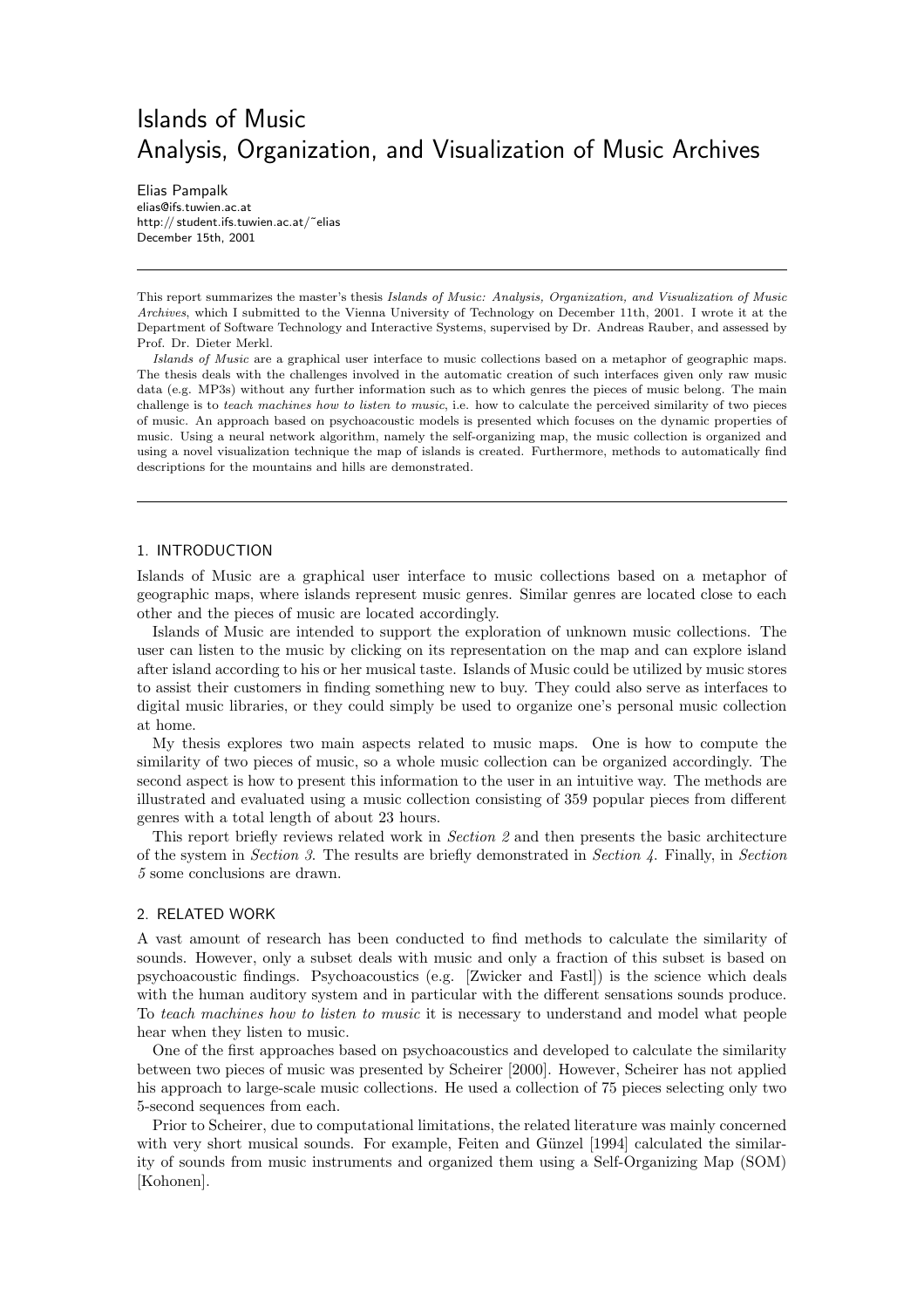2 · Elias Pampalk



Fig. 1. The data before and after the two main feature extraction stages. The first row (a) represents the transformations of a 6-second sequence from Beethoven, Für Elise and the second row (b) a 6-second sequence from Korn, Freak on a Leash.

My thesis is built upon the work of Frühwirth [2001], who organized whole pieces of music according to their similarity. However, his approach lacks a psychoacoustic foundation and does not offer an intuitive user interface, which would explain what the SOM represents. I try to address both deficiencies in my thesis.

# 3. SYSTEM ARCHITECTURE

In the first stage, the loudness sensation per frequency band and time interval (12ms) is calculated from the raw music data. In the second stage, the loudness modulation in each frequency band within a time interval of 6 seconds is analyzed in respect to reoccurring beats, using a Fourier transformation followed by image processing filters. After the second step, several aspects of the raw data which do not influence the perceived genre of the music are removed, and information which mainly reflects the rhythmic pattern remains.

Figure 1 illustrates the data before and after the two main feature extraction stages using the first 6-second sequence extracted from Beethoven, Für Elise and from Korn, Freak on a Leash. The sequence of Für Elise contains the main theme starting shortly before the 2nd second. The specific loudness sensation figure of Für Elise depicts each piano key played. The rhythmic pattern of Für Elise has very low values and no vertical lines. This reflects that there are no strong beats reoccurring in the same intervals. On the other hand, Freak on a Leash is rather aggressive and is classified as *Heavy Metal/Death Metal*. Melodic elements do not play an important role in Freak on a Leash and the specific loudness sensation is a rather complex pattern. However, there are strong reoccurring rhythmic elements, which can be identified easily in the rhythmic pattern as vertical lines. Notice that the maximum value of the rhythmic pattern of Freak on a Leash is 18 times higher compared to the maximum of Für Elise.

Since a whole piece of music generally consists of more than one 6-second sequence, in order to obtain the final representation of the data, the median of the corresponding rhythmic patterns is calculated. Once the features are extracted a SOM is trained to organize the music collection on a 2-dimensional map display in such a way that similar pieces of music are located close to each other. To help identify genres of music the clusters are visualized as islands. Additionally, mountains and hills on the map are labeled with words which describe rhythmic properties of the music they represent.

## 3.1 Technical Details

The pieces of music are given as MP3 files, which are decoded to the Pulse Coded Modulation (PCM) format. To reduce the amount of data the music is down sampled from the usual 44kHz to 11kHz and mono is used instead of stereo. Furthermore, each piece of music is divided into 6-second sequences. The first and last two sequences are removed to avoid fade-in and fade-out effects and every 3rd sequence from the remaining sequences is analyzed.

In the first stage, the specific loudness sensation (Sone) per critical-band (Bark) for time intervals of 12ms is calculated in 6 steps starting with the PCM data. (1) The data is transformed from the time domain to the frequency domain using a discrete Fourier transformation (DFT). (2) The frequencies are bundled into 20 critical-bands [Zwicker and Fastl]. These frequency bands reflect characteristics of the human auditory system, in particular of the *cochlea* in the inner ear. (3) Spectral masking effects are calculated based on Schröder *et al.* [1979]. The loudness is calculated first (4) in decibel, then (5) Phon [Zwicker and Fastl], and finally (6) in Sone based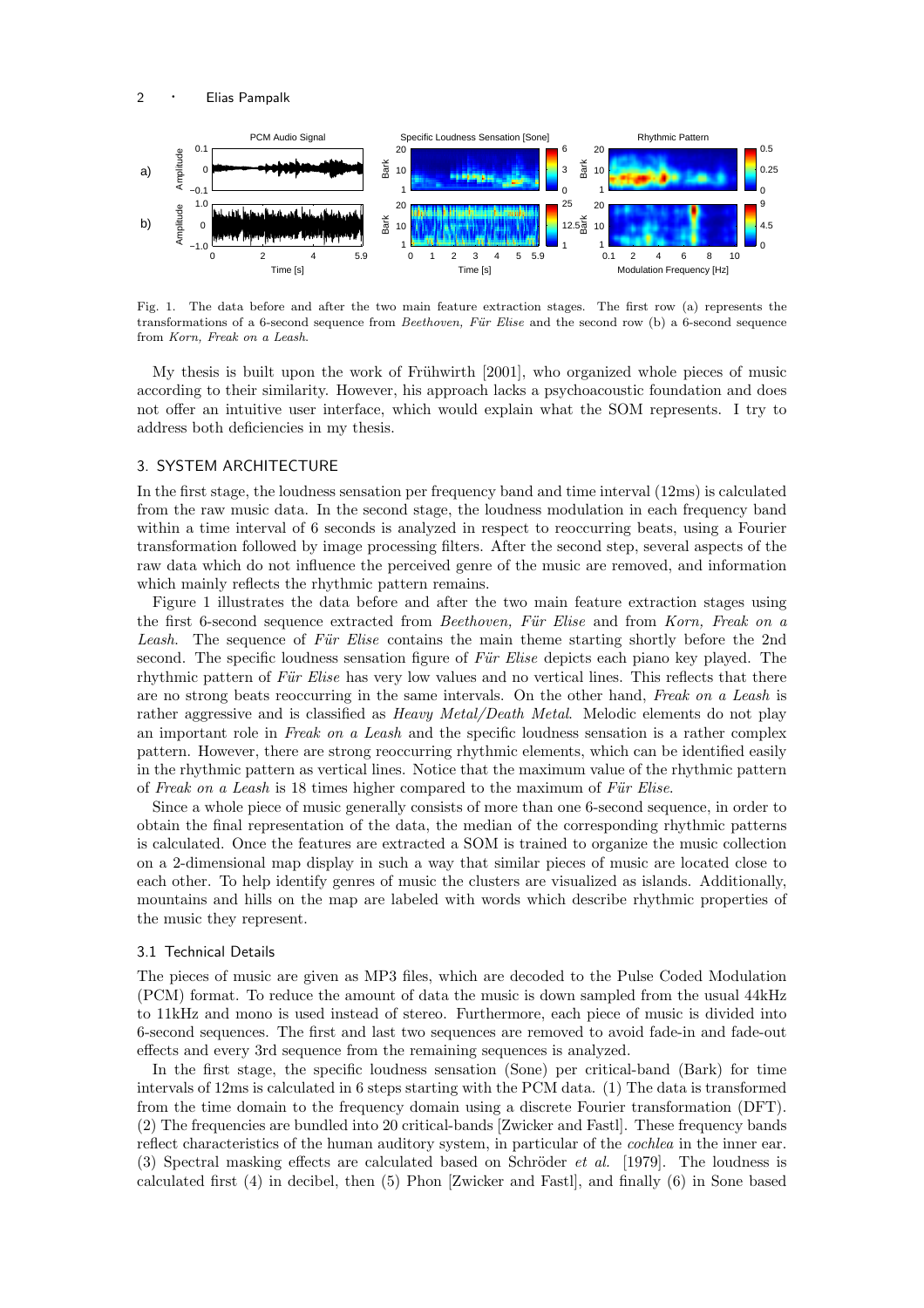on Bladon [1981].

In the second stage, the rhythmic patterns of the 6-second sequences are calculated in 3 further steps. (7) The amplitude modulation of the loudness sensation per critical-band for each 6-second sequence is calculated using a DFT. (8) The amplitude coefficients are weighted based on the psychoacoustic model of the fluctuation strength [Fastl 1982]. So far each 6-second sequence is represented by 1200 fluctuation strength values for 20 critical-bands from Bark 1 to 20 and 60 modulation frequencies from 0 to 10Hz. (9) To distinguish certain rhythmic patterns better and to reduce irrelevant information, gradient and Gaussian filters are applied.

Finally, to obtain a single representation for each piece of music based on its sequences, (10) the median of the corresponding sequences is calculated. In my thesis I have evaluated other alternatives<sup>1</sup> based on the assumption that a piece of music contains significantly different rhythmic patterns. However, the median, despite being by far the simplest technique, yielded comparable results to the more complex methods.

Prior to organizing the pieces of music with a SOM, the dimensionality is reduced from 1200 to 80 using Principal Component Analysis (PCA). To visualize the clusters as islands I developed a new technique where each piece of music votes for the map units that represent it best. For example, each piece can give the unit which represents it best 3 points, the second 2 points, and the third 1 point. Summing together all the points each map unit has gathered, interpolating between units, and using an appropriate color scale results in decent geographic maps. The parameter, which defines how many points a piece of music can distribute, can interactively be adjusted by the user. In my thesis I show that for the music collection of 359 pieces this simple visualization technique for the SOM yields better results then traditional techniques, which are based on the distance between the prototype vectors of the units (e.g. [Ultsch and Siemon 1990]). The concept of this visualization technique is closely related to the probability density of the whole dataset on the 2-dimensional map (latent space). However, it does not offer a clear statistical interpretation as, for example, the probability density defined by the Generative Topographic Mapping (GTM) algorithm [Bishop et al. 1998].

Finally, I presented methods to label the map. Conventional techniques (e.g. [Rauber 1999]) cannot be applied to the music map because the 1200 single dimensions are not meaningful by themselves. Instead, I use methods to aggregate new attributes from the high dimensional data. For example, I use an aggregated attribute indicating the bass which is created by summing together the fluctuation strength in the low critical-bands (Bark 1 and 2 with modulation frequencies not less then 1Hz).

## 4. RESULTS

A detailed evaluation using a music collection with 359 pieces of music can be found in my thesis, here I will briefly demonstrate what Islands of Music look like using a subset of the full collection. This demonstration is available on the Internet<sup>2</sup> where samples of the music can be listened to.

In the lower right corner of Figure 2 are four songs by  $\textit{Bornfunk MCs}$  (bfmc), which sound very similar to each other. Notice that the only song from the band which has been appreciated by a larger audience is *bmfc-freestyler*, which is located further north on the map.

On the other side of the map in the upper left is a mountain, which represents Bach, Air from orchestra suite No. 3 (air), Schubert, Ave Maria (avemaria), Beethoven, Für Elise (elise), Schuhman, Fremde Länder und Menschen (kidscene), and Beethoven, Mondscheinsonate (mond). All of these are rather relaxing pieces of classical music with few instruments.

Towards the lower left of the map is a group with K's Choice, Addict (addict), Guano Apes, Living in a lie (ga-lie), Frank Sinatra, New York, New York (newyork), and Sarah McLachlan, Adia (sml-adia). All but newyork sound very similar. They are rather slow, slightly depressive and sung by female voices accompanied by some instruments. Listening closer to *newyork* reveals that it has a similar rhythm and the deep male voice has similarities with the depressive sounding female voices.

The smaller islands near the lower left corner of the map represents very aggressive music including the song Freak on a Leash (korn-freak) presented in Figure 1. The other songs are from Limp Bizkit (limp) and Papa Roaches (pr).

<sup>1</sup>Alternatives using Gaussian mixture models, fuzzy c-means and k-means were evaluated.

 $^{2}$ http:// student.ifs.tuwien.ac.at/ $\degree$ elias/music